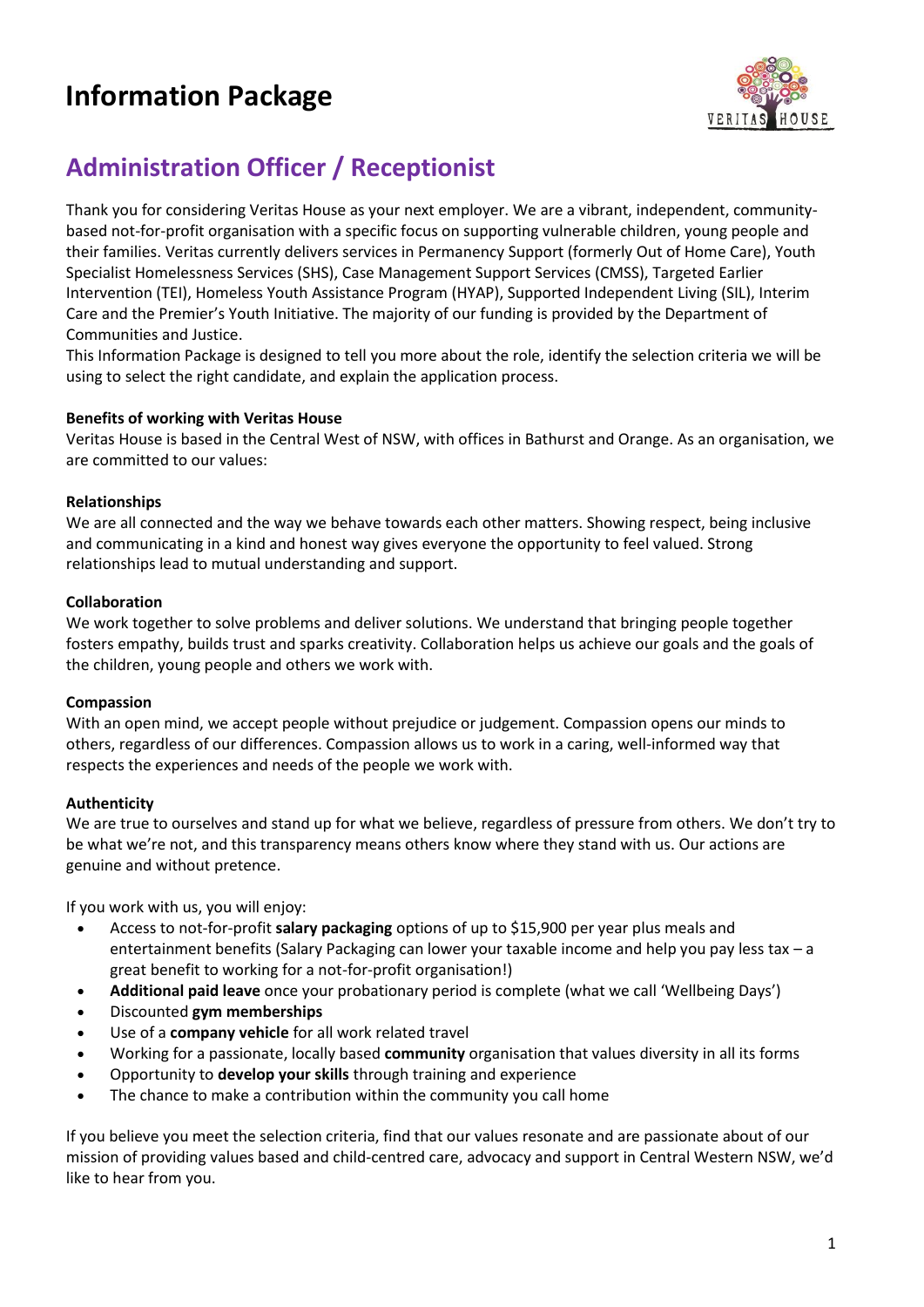# **Position Advertisement**

# **Administration Officer / Receptionist – full-time, Bathurst**

# **About us:**

Veritas House is a vibrant not-for-profit, community-based organisation with a specific focus on supporting vulnerable children, young people & their families. Veritas currently delivers services in a range of DCJ-funded programs.

# **Why work with us?**

As an organisation we value collaboration, authenticity, compassion and relationships and together, we work towards achieving a world where every person feels safe, secure and valued. We do work we're proud of, but we offer more than just the chance to feel good:

- An attractive salary dependent on your qualifications and experience
- Flexible work hours (we will consider full-time and part-time hours)
- NFP salary packaging options up to \$15,900 per year plus meals and entertainment benefits
- Additional leave once your probationary period is complete
- Discounted gym memberships
- Working for a passionate, locally based community organisation
- Opportunity to develop your skills working within a trauma and developmentally informed team.

# **About the Position:**

We have an exciting new position for a Receptionist/Administration Officer to join our team. The Administration Officer / Receptionist is the first point of contact for visitors and staff at the office. The position also provides administrative support to the agency's' staff and programs, in particular the Clinical and Consultation Services team. The role coordinates the day-to-day running of the office location, under the supervision of the Corporate Services Coordinator.

The role is highly varied and requires a person who is energetic, self-motivated and who has great attention to detail. The Administration Officer / Receptionist:

- Provides timely, positive, professional & customer-focused to all stakeholders;
- Manage and utilise practice systems for appointment management and billing for the Clinical and Consultation Services team;
- Coordinates and manages stationery orders, mail, deliveries, equipment service and repairs;
- Maintains presentation and organisation of meeting rooms and other shared office spaces, including storage areas;
- Provides general office administration and support to the team.

#### **About you:**

The successful person will represent our values and philosophies and create a welcoming and supportive introduction to Veritas House.

#### **Selection Criteria**

- 1. Proven experience in a reception/administration role.
- 2. Demonstrated experience working with Practice Management Systems (eg Halaxy, or similar systems).
- 3. Superior customer service and communication skills.
- 4. Intermediate to Advanced skills using Microsoft Office applications.
- 5. Natural ability to take initiative and be proactive to prioritise work.
- 6. Strong attention to detail.
- 7. Ability to work autonomously while being a great team player
- 8. Driver's licence and full COVID-19 vaccination.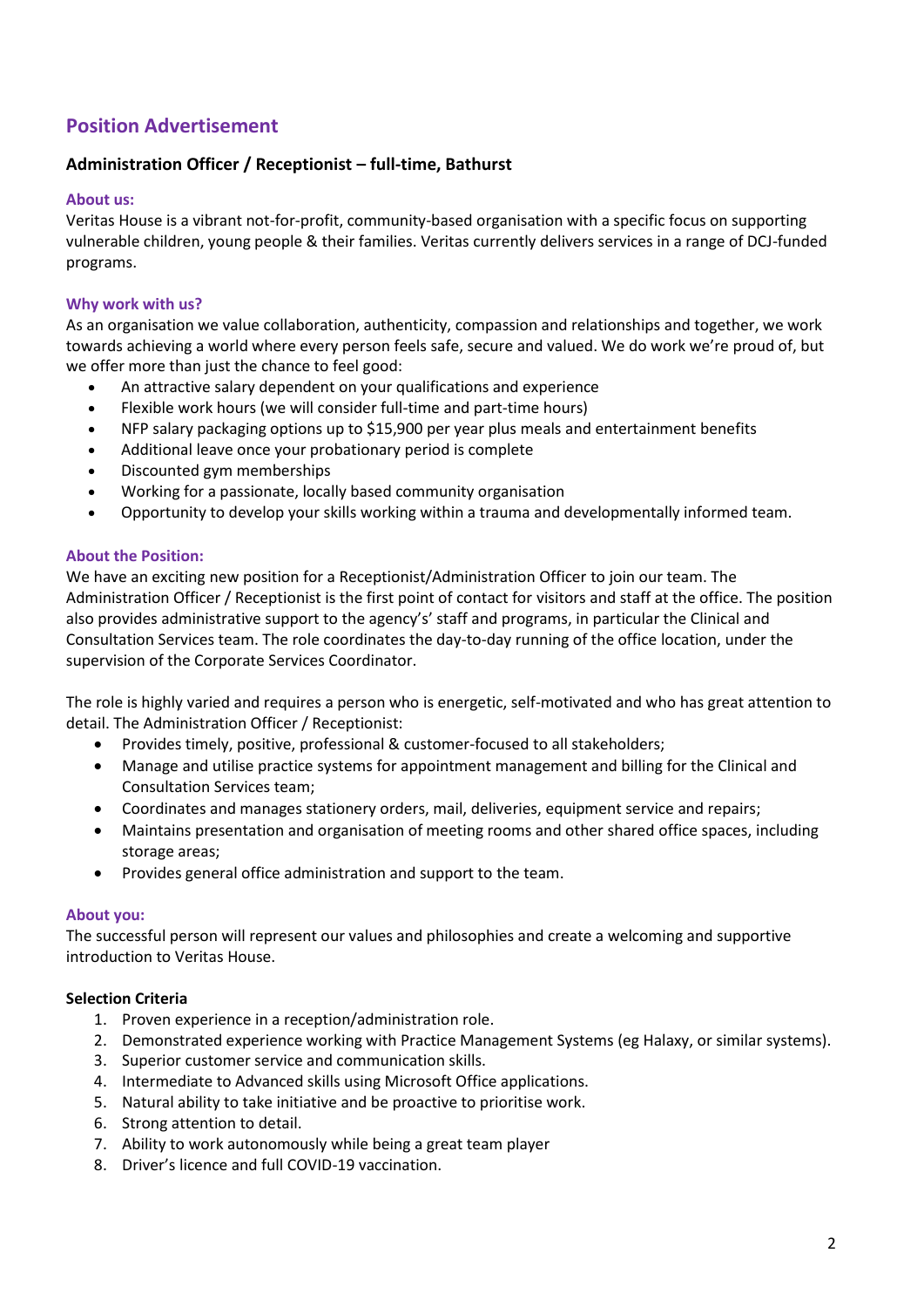# **To apply:**

Send your resume and a cover letter addressing the selection criteria to: [employment@veritashouse.org.au](mailto:employment@veritashouse.org.au)

Any questions about the role call also be addressed to this email address.

Full details of the position, including the selection criteria and information on how to apply, can be found in the Information Package on our website: **[www.veritashouse.org.au](http://www.veritashouse.org.au/)**

# **Applications close at 9.00 am on Monday 23rd May 2022.**

*We hire on merit alone and welcome the true, authentic and diverse person you are.*

*We value a team as diverse as our community! Irrespective of your culture, ethnicity, race, gender identity, age, linguistic background, religion, disability or sexual orientation – we welcome the unique contributions that you can bring to the Veritas House team, and celebrate diversity in everything that makes you, YOU!*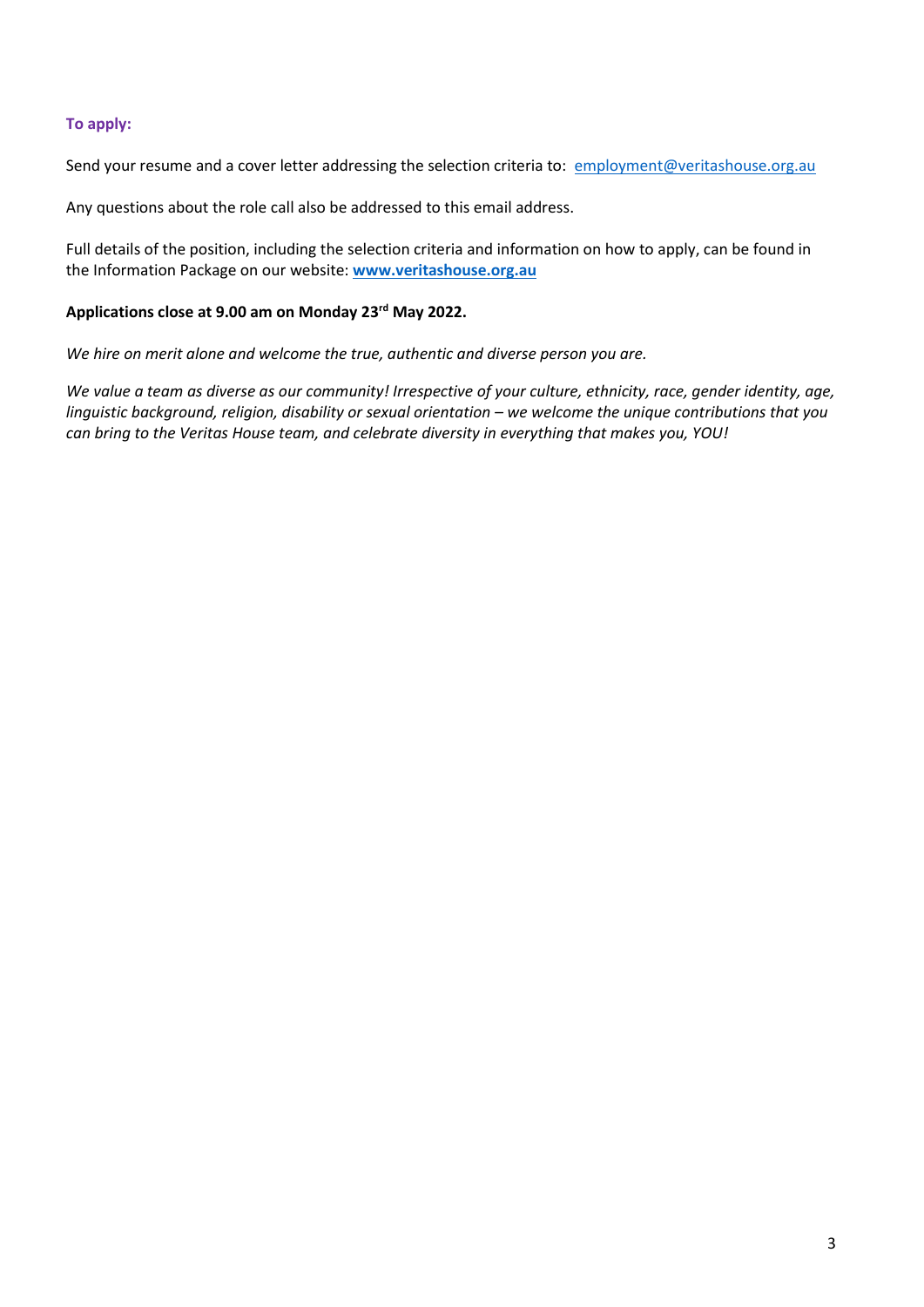# **How to apply for this role**

These guidelines aim to assist you in submitting applications for vacancies with Veritas House.

The following may assist you in preparing your application:

- Carefully read through this Information Package.
- Conduct some initial research on the organisation by browsing the website and reading key resources.
- If required, seek clarification or additional information on the organisation and/or the position.
- Decide whether you possess, and can demonstrate, your skills and experience against the selection criteria.
- When addressing the selection criteria, provide examples to demonstrate and substantiate your claims. Examples should outline a situation, identify the action you took, and summarise the subsequent result. Keep your responses concise and in addition to your resume.
- Be aware of the closing date. If, for any reason you cannot submit your application by the closing date, you should ring the contact person to see if a late application will be accepted.
- If you require any special arrangements (e.g. wheelchair access, hearing or visual aids) when attending interview, please discuss these with the contact person when the interview is being arranged.

# **What you need to include in your application**

Veritas House uses a streamlined approach to recruitment. **All applications require**:

- 1. A Cover Letter introducing yourself and outlining your interest in the position
- 2. Statement addressing each of the Selection Criteria (listed on the last page of this document). Each selection criteria should be identified with a heading, followed by a paragraph providing examples of how you have met the criteria. You may choose to use our handy template to assist you. This can be found on the careers page on our website.
- 3. Resume/Curriculum Vitae (CV) that should include:
	- a. contact details including telephone number and email address
	- b. education/qualifications
	- c. an employment history summary including (for each position):
		- i. the employer
		- ii. start and finish dates
		- iii. your position/title
		- iv. your responsibilities and achievements in the position
	- d. professional registrations and/or memberships

You do not need to submit copies of your identification or qualifications. If required, these will be checked later in the recruitment process.

References do not need to be included in your application. Referees will only be contacted if required, and your permission to contact them will be sought first.

# **Submitting your application**

Email your application (by the closing date and time) to: **employment@veritashouse.org.au**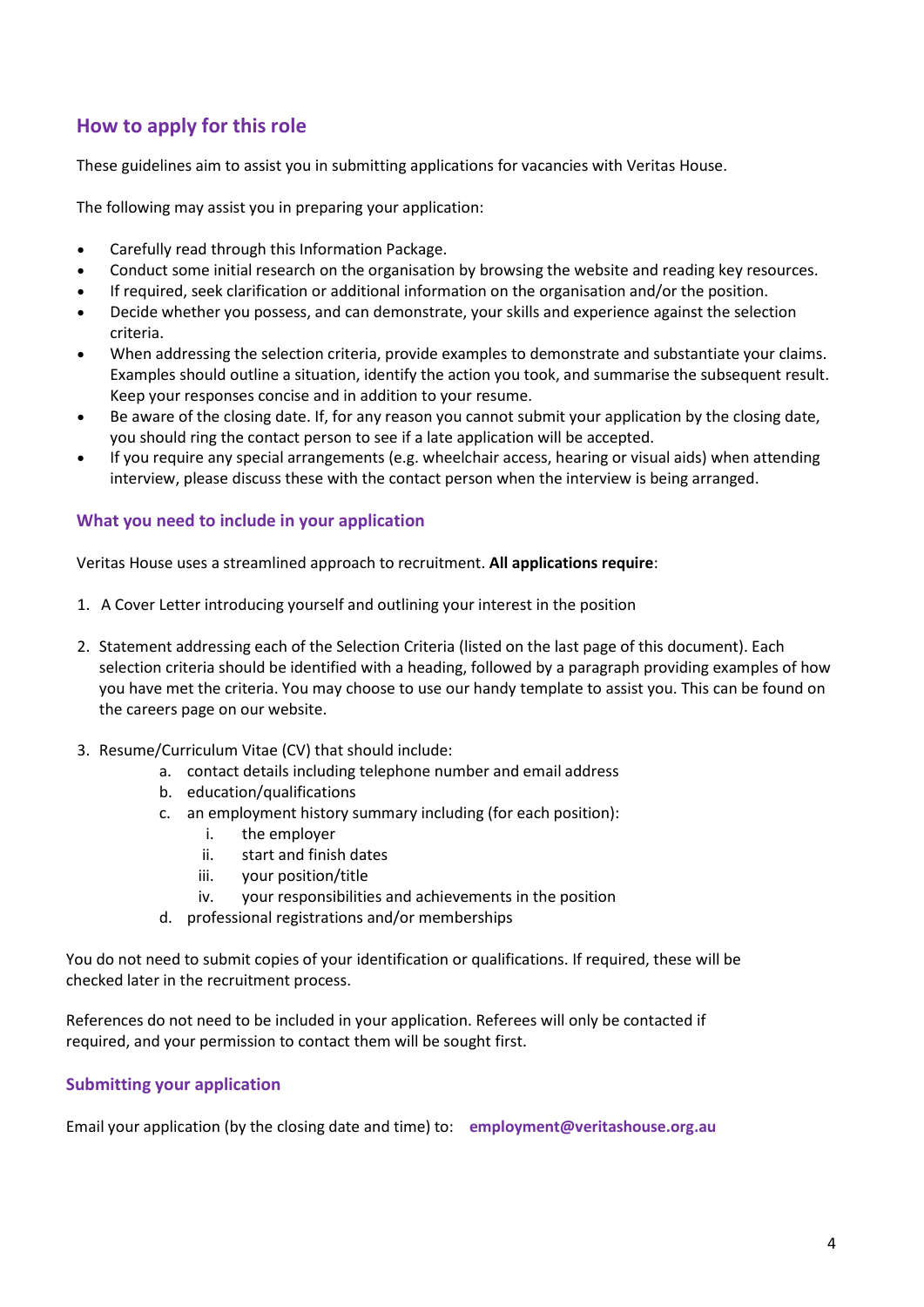# **Position Description**

| <b>Position Title:</b>  | Administration Officer / Receptionist                               |
|-------------------------|---------------------------------------------------------------------|
| Reports to:             | Corporate Services Coordinator                                      |
| Program:                | <b>Corporate Services</b>                                           |
| Location:               | <b>Bathurst</b>                                                     |
| <b>Relevant Awards:</b> | Social, Community, Home Care and Disability Services Industry Award |
| <b>Classification:</b>  | Community Services Employee - Level 3.1 - 3.4                       |

# **Requirem[ents:](http://www.docudesk.com/deskpdf/pdf-studio/buy-studio-x-now)**

- [Current](http://www.docudesk.com/deskpdf/pdf-studio/buy-studio-x-now) driver's licence
- [NSW Working](http://www.docudesk.com/deskpdf/pdf-studio/buy-studio-x-now) with Children Check clearance and satisfactory Criminal Record Check
- Full vaccination against Covid-19

#### **Veritas House Vision**

Our Vision is to contribute to the creation of a socially just and caring community in which every person is safe, secure and valued.

# **Veritas House Values**

Our core operating values influence the culture and public image of Veritas. They articulate ideals that we aspire to hold ourselves accountable for and offers guidance about how we behave in carrying out our mission.

#### **Relationships**

We are all connected and the way we behave towards each other matters. Showing respect, being inclusive and communicating in a kind and honest way gives everyone the opportunity to feel valued. Strong relationships lead to mutual understanding and support.

#### **Collaboration**

We work together to solve problems and deliver solutions. We understand that bringing people together fosters empathy, builds trust and sparks creativity. Collaboration helps us achieve our goals and the goals of the children, young people and others we work with.

# **Compassion**

With an open mind, we accept people without prejudice or judgement. Compassion opens our minds to others, regardless of our differences. Compassion allows us to work in a caring, well-informed way that respects the experiences and needs of the people we work with.

# **Authenticity**

We are true to ourselves and stand up for what we believe, regardless of pressure from others. We don't try to be what we're not, and this transparency means others know where they stand with us. Our actions are genuine and without pretense.

#### **Primary Objective of the Position**

The Administration Officer / Receptionist is the first point of contact for Internal and external contacts. The position represents our values and philosophies in action and creates a welcoming and supportive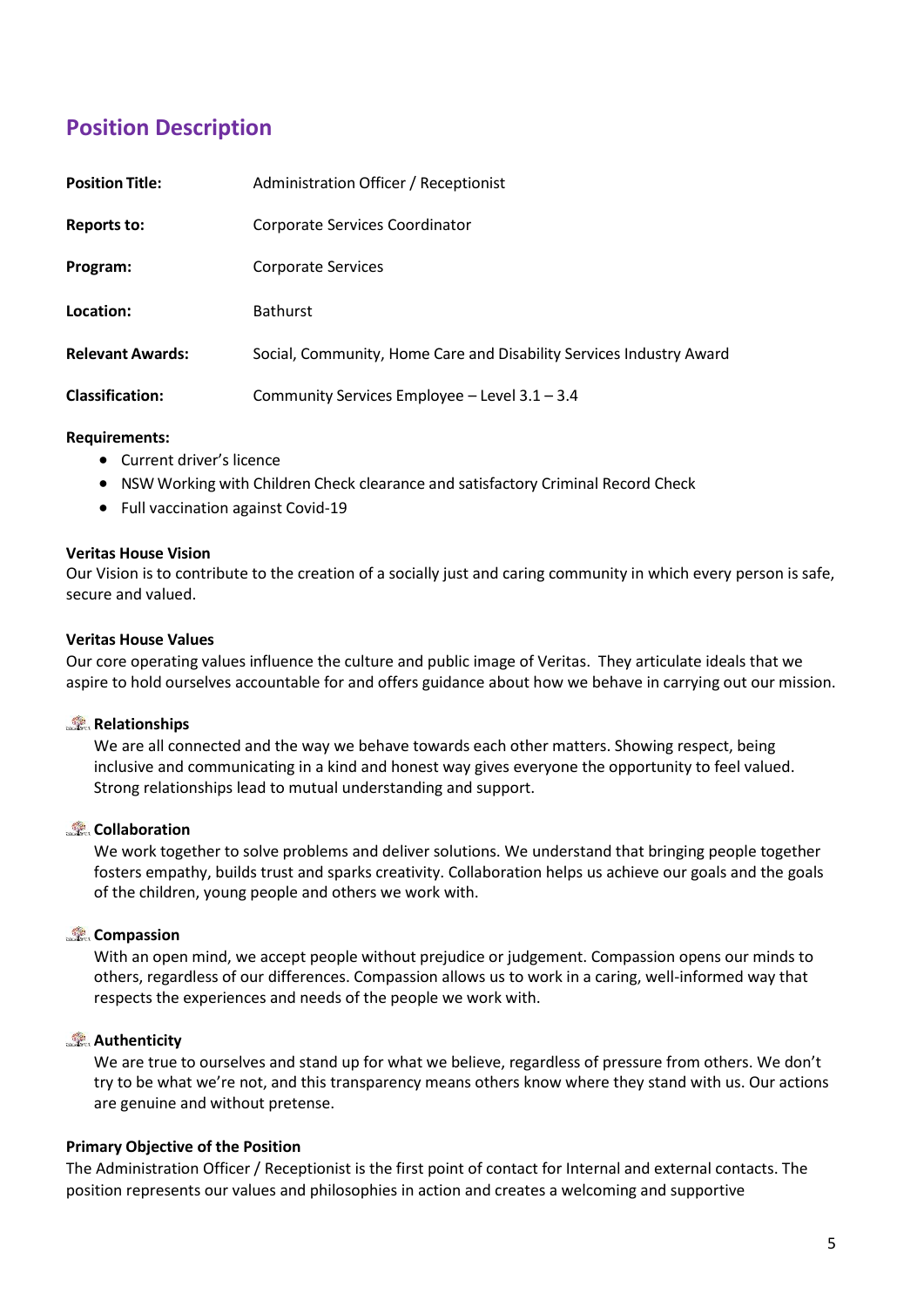introduction to Veritas House by providing quality, professional service to all visitors and phone contacts. The position provides administrative support to the agency's' staff and programs, in particular the Clinical and Consultation Services team and coordinates the day-to-day running of the applicable office location, under the supervision of the Corporate Services Coordinator.

# **Your Level of Decision Making and Authority**

You are expected to:

- Act within policy and procedure
- Act under the direction of the Corporate Services Coordinator

# **Key Competencies**

- Computing skills including word processing, spreadsheet programs and Outlook;
- Strong organisational and administrative skills;
- Demonstrated oral and written communication skills;
- Ability to liaise effectively with a range of people including management, other staff, service users and community organisations; and
- Ability to work as part of a team and with minimal supervision.

# **Position Specific Role Specific Responsibilities**

# **1. Reception**

- Greet visitors and liaise with relevant employees on arrival;
- Provide a timely, positive, professional & customer-focused response to all initial enquiries;
- Answer, screen and direct calls, transferring and taking messages as appropriate;
- With strong attention to detail, manage and utilise practice systems for appointment management and billing for the Clinical and Consultation Services team;
- Maintain a clean, professional and welcoming reception area;
- Support young people and other visitors in the reception area to observe office guidelines, including checking-in, while they wait for other staff to attend to them.

# **2. Administration**

- Purchase and manage office supplies and kitchen/bathroom consumables;
- Maintain functionality of photocopiers and printers;
- Maintain security access, including staff security pin-codes;
- Coordinate mail, couriers and deliveries, unpack as required and distribute in the office;
- Organise conference and meeting room bookings, including assistance with IT needs such as Zoom or cabling requirements;
- Monitor and maintain office equipment and inventory of stationery;
- Order catering as requested;
- Provide support with preparing and planning for events, fundraising and other marketing-related activities;
- Regularly tidy, sanitise and maintain Board and meeting rooms, the kitchen and other shared office spaces, including storage areas;
- Coordinate approved staff travel, including booking flights, accommodation, etc;
- Coordinate the motor vehicle fleet management and use, including Pool Car administration, vehicle cleaning and maintenance;
- Assist in coordinating IT support for the office, including maintaining a list of weekly jobs for technicians, setting up workstations and onboarding mobile phones for new staff, etc;
- Coordinate archiving support services, including liaison with Grace Records, maintaining the online database, arranging the delivery and return of archiving boxes, etc;
- Support with general office administration, including letter-writing, photocopying, etc.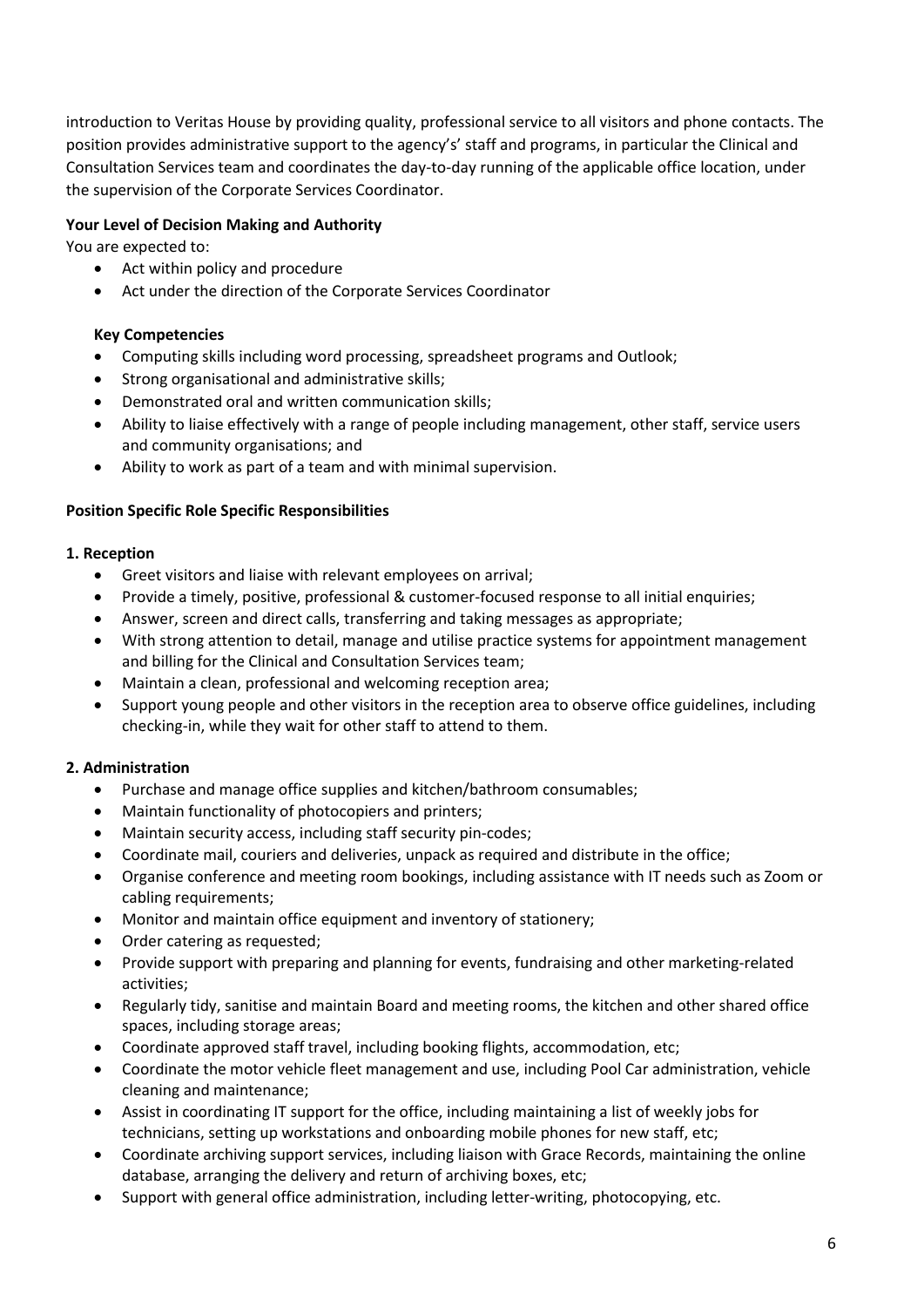# **Other Duties and Responsibilities:**

# **Team Participation & Work Management**

- 1. Contribute to the ongoing development of a diverse, inclusive, dynamic, creative and cohesive team;
- Contribute to the development of solid, equitable and honest relationships that support a strong team approach and to maintain a strong work ethic in personal efficiency and effectiveness at all times;
- Use supervision, professional development, team meetings and Veritas House performance accountability processes to enhance outcomes for children and young people.

# **Cultural Sensitivity and Appropriateness**

• Demonstrate cultural awareness and appropriateness in all interactions with colleagues, service users, providers and others interacting with the service.

# **Accountability**

- Accept line supervision from your Coordinator/Team Leader/Manager;
- Maintain work records and statistical data as required;
- Work within and abide by all policies, practices and guidelines of Veritas House;
- Attend team meetings as requested;
- Have a clear understanding of confidentiality and privacy issues pertinent to service users, staff and the Agency;
- Recognise and monitor job stress and personal needs as a worker and take active responsibility for your own wellbeing in the workplace.

#### **Work within a Legal & Ethical Framework**

- All work must be carried out in accordance with Veritas House policies, procedures, aims and objectives, relevant funding agreement guidelines and legislation;
- Maintain and ensure strict confidentiality;
- At all times demonstrate commitment to the Staff Code of Conduct;
- Comply with all relevant legislation.

#### **Work Health and Safety**

- Participate in WHS consultation and training as required;
- Actively promote safe work practices in the workplace;
- Adhere to Veritas House WHS policies and procedures;
- Report to your Team Leader/Manager and the WHS Officer any near misses via WHS Hazard Reports, or illnesses and accidents via WHS Incident Reports;

#### **Other Organisational Requirements**

- Contribute to the promotion of the organisation by networking with interagency partners and key stakeholders;
- Ensure that your behaviour and practices support and reflect the Veritas House values and promote the organisation's mission;
- Demonstrate a willingness to work reasonable extra hours as required for the benefit of the children, young people and the organisation;
- Ensure the effective maintenance and repair of all property, vehicles and equipment to an appropriate standar[d;](http://www.docudesk.com/deskpdf/pdf-studio/buy-studio-x-now)
- Act as a role model of professional behaviour inside and outside the workplace and in the community, wherever you can be identified as a worker of Veritas House.